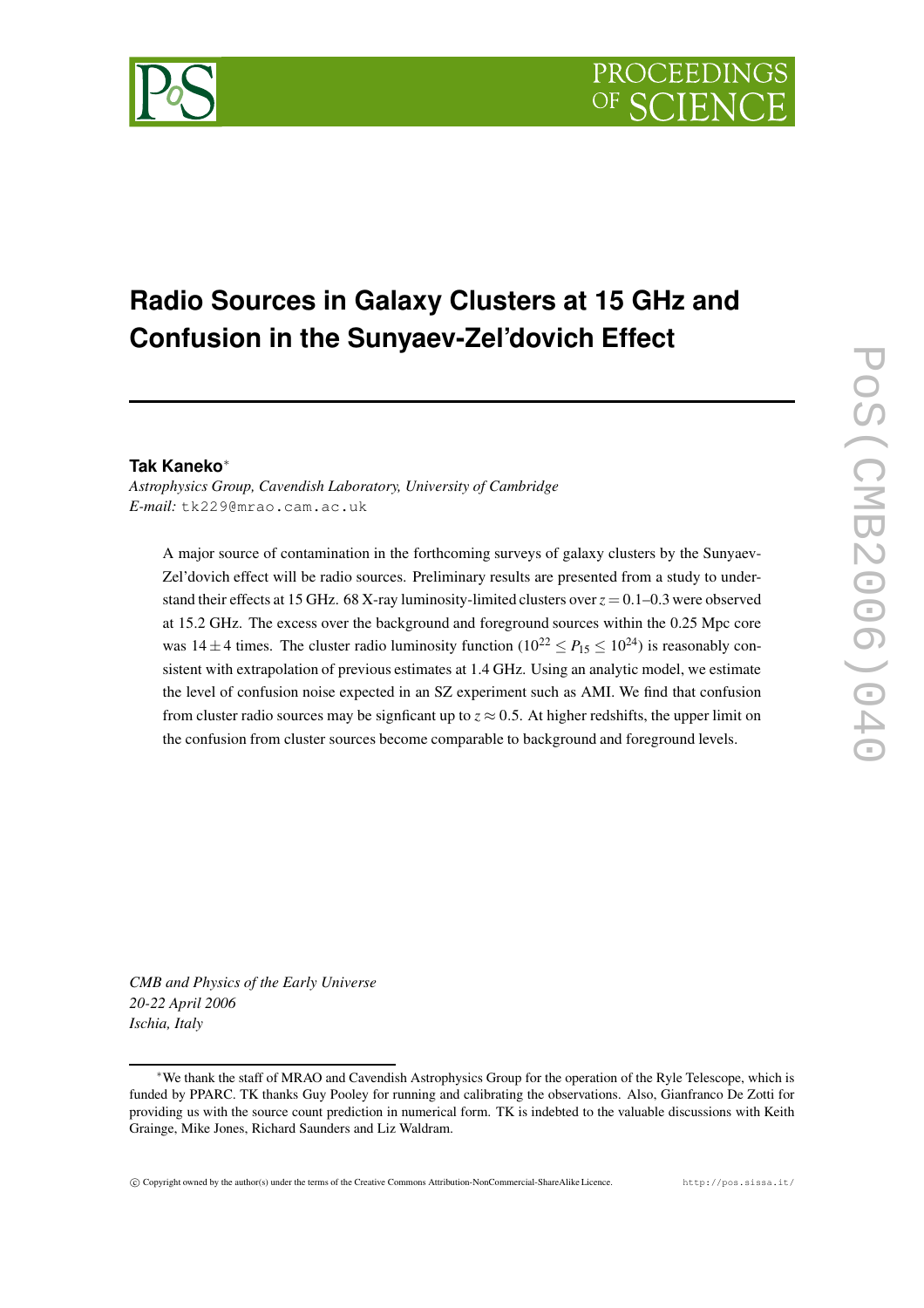#### **1. Introduction**

A number of experiments will shortly begin a survey of galaxy clusters using the Sunyaev-Zel'dovich (SZ) effect [1]. Some of the photons from the Cosmic Microwave Background (CMB) gain energy from the electrons in the hot cluster gas by inverse Compton scattering. In the Rayleigh-Jeans regime, the SZ effect will appear as a temperature decrement in the CMB. Prior to the all-sky survey to be conducted by Planck, the first wave of SZ survey experiments will be ground-based interferometers such as AMI [2, 3] and SZA [4], later followed by AMiBA [5]. These instruments will observe at 15, 30 and 90 GHz respectively. At these frequencies, radio sources are a major contaminant. To compound the problem, clusters frequently host radio sources. The correlation of radio sources with the SZ effect makes it imperative to understand their influence on a cluster survey. Despite their low observation frequencies, interferometers can exploit their large range of spatial frequencies to spatially filter out the compact sources from the extended SZ effect. This technique has been routinely applied in interferometric observations of the SZ effect. Sources above some flux density level *S*lim will be detected and subtracted. However any residual sources  $\langle \xi \rangle$ <sub>lim</sub> will contaminate the detected SZ effect. The aim of this study is to understand the degree of source confusion in AMI. This paper presents some of the key results from the preliminary analysis of the data (also see [6]).

The target cluster were selected from the X-ray-selected ROSAT Brightest Cluster Sample (BCS; [7]). We selected clusters between the redshift range  $0.1 \le z \le 0.3$ . Those below the practical declination limit of the Ryle Telescope,  $\delta \leq 15^{\circ}$  were rejected. We applied an X-ray luminosity threshold of  $L_X \ge 10^{44}$  erg s<sup>-1</sup> to reduce the selection effects arising from an X-ray flux-limited sample. Further work is needed to understand the selection effects in our sample. 68 clusters were observed with the Ryle Telescope at 15.2 GHz and sources were detected at 5σ-level. In its compact configuration, the synthesised beam is  $\approx 25'' \times 25''$  cosec  $\delta$  with a primary beam of 6' (FWHM). Each observation was at least 12 hours long and the typical map noise was 0.2 mJy. The BCS X-ray centroids were adopted in the analysis.

#### **2. Source Count and Radio Luminosity Function**

An excess of sources are expected in clusters over the counts from background and foreground sources (field sources). The sensitivity of the Ryle Telescope drops away from the pointing centre, so we selected sources detected within 0.25 Mpc of the cluster centres, where the sensitivity is best. This is believed to corresponds to the core-region of the clusters. These sources were binned by flux density, then normalised by the width of the bin and the area of the observation (the area with sufficient sensitivity to detect the faintest possible sources within the flux range of the bin). The error bars assume Poisson statistics. Figure 1 (left panel) shows the cluster source count compared to the field. The 9C source count [8, 9] at 15.2 GHz extends down to 1 mJy. A source count model [10] is also shown. There is an excess of  $14 \pm 4$  (over the flux range  $3 \ge S_{15} \ge 20$  mJy) in clusters over the field. Although the error bars are large, the slope of the source count in clusters is somewhat shallower. This phenomenon has also been observed with a higher significance at 1.4 GHz.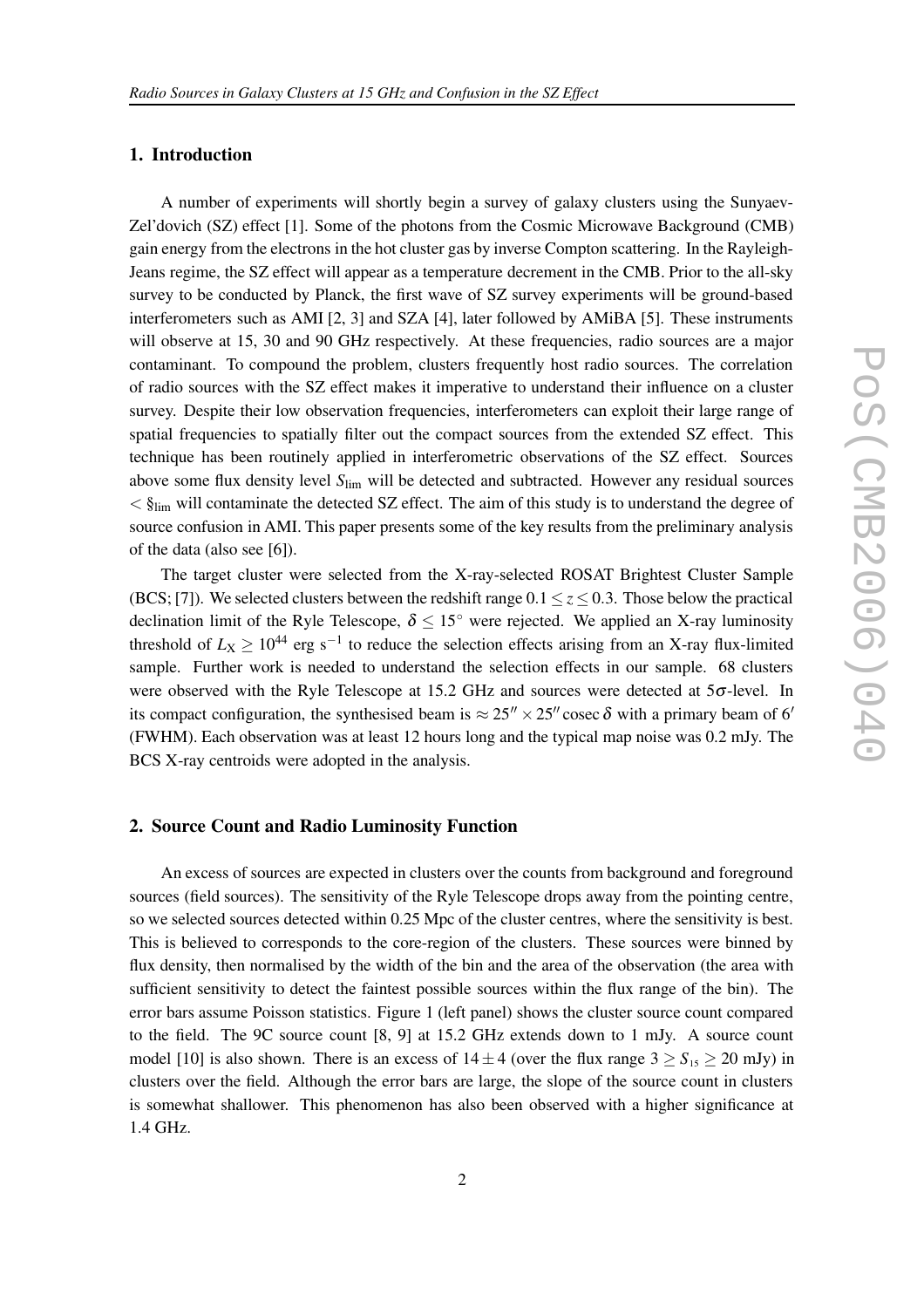We estimate the radio luminosity function (RLF) in the cluster following the method used by [11] and [12]. A nominal spectral index of  $\alpha = 0.7$  (where  $S \propto v^{-\alpha}$ ) was assumed for *K*-correction. Because the sensitivity of the observations are not uniform, the completeness of the RLF falls off for  $P_{15}$  < 10<sup>22</sup> W Hz<sup>-1</sup> sr<sup>-1</sup> and the two lowest luminosity data points in figure 1 (right panel) are anomalous. For comparison, the 1.4 GHz data from [12] have been extrapolated to 15 GHz. Our X-ray clusters are 63% richer than the Abell cluster sample in the 1.4 GHz study. To compensate for this, the 1.4 GHz RLF was scaled up. The RLFs are consistent within the error bars.



**Figure 1:** *Left:* The differential source count in clusters within 0.25 Mpc of the cluster centroid. The solid curve is the modelled field count [10] and the dotted line is the 9C source count (extrapolated for  $S_{15}$  < 1 mJy). The dashed lines indicate the excess over the model by a factor of  $14 \pm 4$ . *Right:* The RLF of 15 GHz radio sources in clusters (open circles). The lower plot is an indication of the completeness. The open triangles are the scaled 1.4 GHz RLF from [12], extrapolated to 15 GHz. The dashed curves indicate the range of the power-law fit normalised about  $P_{15} = 10^{22}$  W Hz<sup>-1</sup> sr<sup>-1</sup>.

### **3. Confusion Noise**

We modelled the RLF as a power law and derived an analytic expression to estimate the expected confusion noise in a representative cluster. In a 12-hour observation, AMI will be able to subtract sources with flux  $S_{15} > 0.13$  mJy. Neglecting the evolution of the luminosity function will underpredict the level of source confusion at higher redshifts. For simplicity, pure luminosity evolution of the form  $P(z) = P(0)(1+z)^{\psi}$  with  $\psi = 3$  was assumed. The evolution of radio sources beyond  $z \approx 2$  is not well understood and the results may not be representative of reality at higher redshifts. The shaded regions in the two panels of figure 2 is the expected mean confusion noise over the whole cluster due to cluster sources inside an AMI beam (3.4). The large uncertainty arises from uncertainties in modelling the RLF. The upper limit falls with redshift up to  $z \approx 0.5$  and then flattens off at a level of approximately twice the confusion noise from field sources.

#### **4. Conclusions**

We observed 68 X-ray luminosity-selected clusters at 15.2 GHz. Within 0.25 Mpc of the cluster centres, an excess of  $14 \pm 4$  times the level of field sources was found. The cluster RLF at